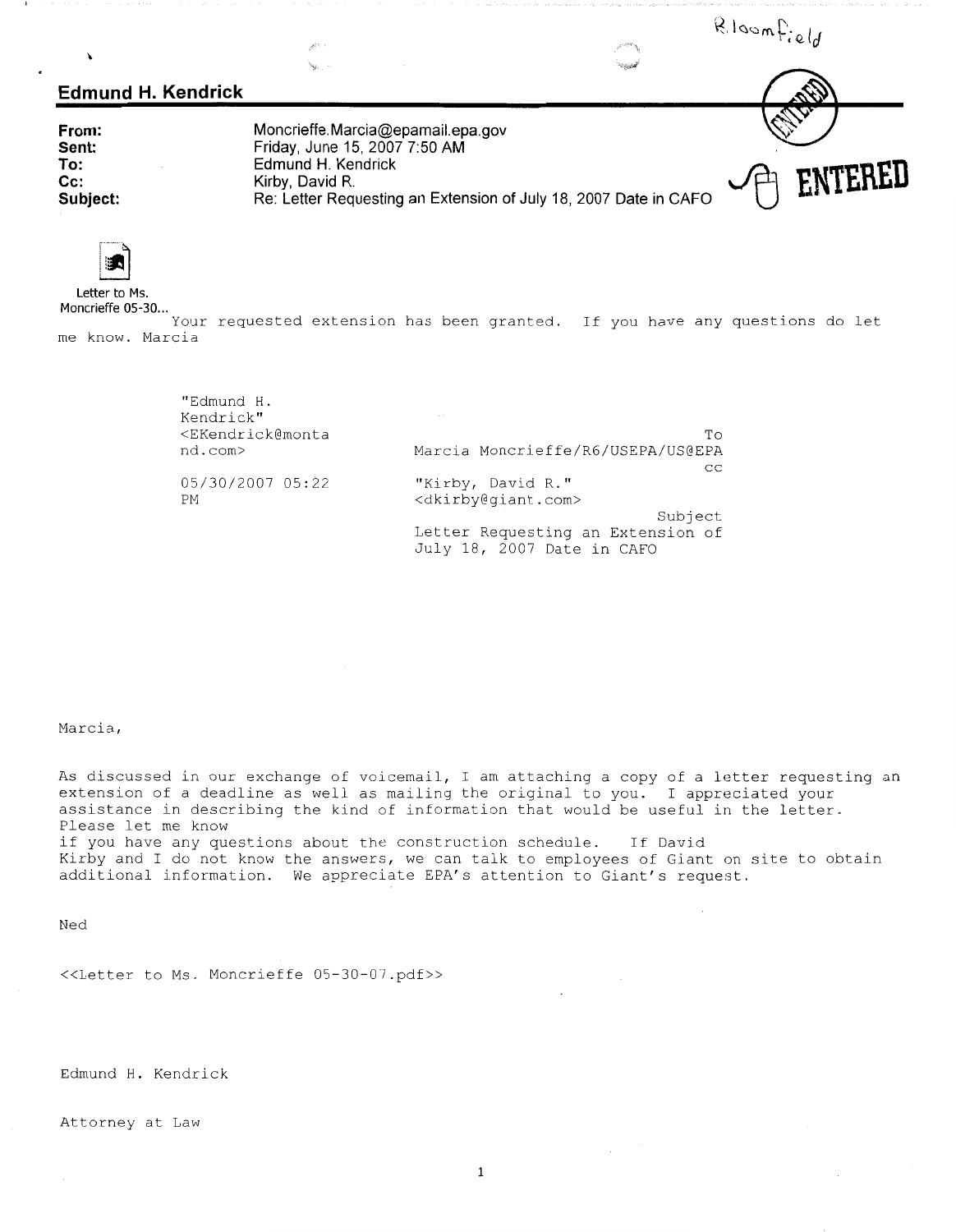COUNSEL EMERITUS William R. Federici

J.0. Seth (1883-1963} A.K. Montgomery (1903-1987} Frank Andrews I 1914-1981 l Seth D. Montgomery (1937-1998}

Victor R. Ortega Gary Kllpatric Thomas W. Olson Walter J. Melendres John B. Draper Nancy **M.** King Sarah **M.** Singleton Stephen S. Hamilton Edmund H. Kendrick

Louis W. Rose Randy S. Bartell Jeffery L. Martin Emma Rodriguez Brittain Alexandra Corwin Aguilar Jeffrey J. Wechsler Brian F. Egolf Holly Agajanian

OF COUNSEL Earl Potter, P.A. **MONTGOMERY & ANDREWS** Post Office Box 2307<br>PROFESSIONAL ASSOCIATION Santa Fe. New Mexico 87504 ATTORNEYS AND COUNSELORS AT LAW

May 30, 2007 www.montand.com

Santa Fe, New Mexico 87504-2307

**VIA EMAIL**  & **U.S. FIRST CLASS MAIL** 

325 Paseo de Peralta Santa Fe, New Mexico 87501

Telephone (505) 982-3873 Fax (505) 982-4289

Marcia Moncrieffe Assistant Regional Counsel U.S. Environmental Protection Agency Region 6 Mail Code 6RC-EW 1445 Ross Ave. Ste 1200 Dallas, TX 75202-2733

# **Re: San Juan Refining Company d/b/a Giant Refining Company; Docket No. RCRA-06-2005-0918**

Dear Ms. Moncrieffe:

Thank you for your voicemail message yesterday responding to my voicemail message to you on Friday, May 25, 2007. As I indicated, Giant Industries Arizona, Inc. ("Giant") has just learned from its contractor that it will be impossible to install the benzene reduction equipment by the deadline in Section IV.B of Exhibit A to the Consent Agreement and Final Order ("CAFO"). Specifically, the project has been delayed by difficulty in finding a contractor who will fabricate a 10,000-barrel tank on site. I will briefly describe the extension that Giant requests, the reason why the extension is needed, and why the extension should not adversely affect the project.

#### 1. **Extension Requested**

Section IV of the Compliance Actions attached to the CAFO as Exhibit A provides a schedule for reducing benzene in wastewater at Giant's Bloomfield Refinery. Giant has already complied with Section IV.A, which requires completion of final plans with specifications and a sampling plan. Giant has been attempting to comply with Section IV.B, which requires the purchase, installation and commencement of operation of benzene reduction equipment by July 18, 2007. Giant requests a three-month extension of this deadline to October 18, 2007.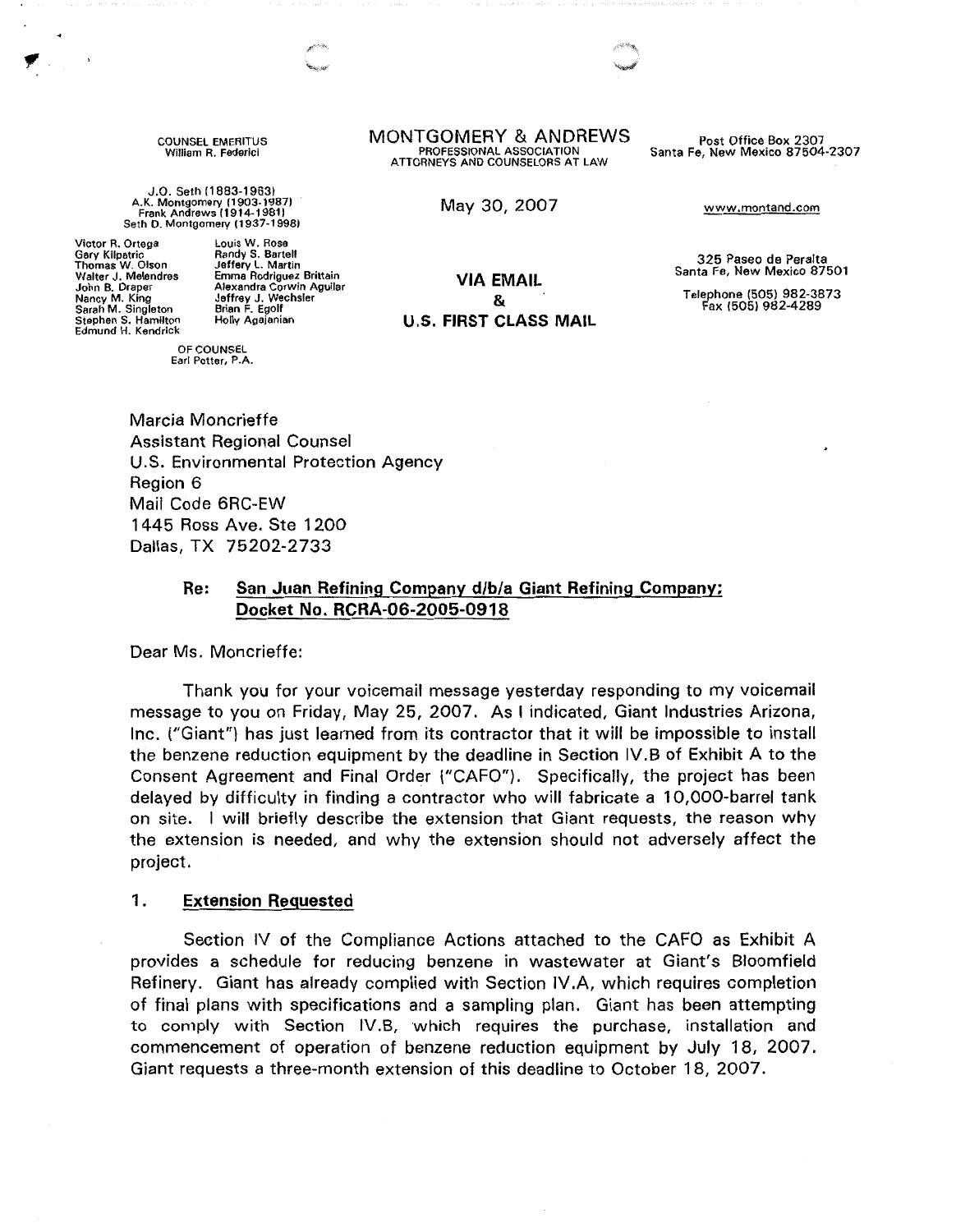Marcia Moncrieffe Assistant Regional Counsel U.S. Environmental Protection Agency Region 6 May 30, 2007 Page -2

# **2. Reason for the Request**

 $\bullet$ 

Recently, Giant's contractor notified Giant that it would begin fabricating the 10,000-barrel tank, a component of the benzene reduction system, this week. This became possible only because the tank contractor had a "window" in pending work and agreed to undertake the Giant project at this time. If this window had not opened, the tank contractor likely would not have been able to begin construction until much later this year. The contractor estimates that the work can be completed by late August. However, knowing that construction timelines are subject to a number of unknowns, including the availability of materials, Giant requests an extension until mid-October to minimize the possible need to request an additional extension.

The reason for the delay in tank fabrication is the general scarcity of contractors, craftsmen and materials. After the 2005 hurricanes, the limited supply of contractors and materials has tended to be utilized by large refineries near the Gulf Coast. Further, in response to refineries that suffered damage in the hurricanes, undamaged refineries delayed maintenance and upgrades in order to help minimize shortfalls in production. The ripple effect of the hurricanes' damage has continued to affect the availability of contractors, craftsmen and material. In addition, refineries across the country have implemented and continue to implement various fuel regulations, including those related to ulta-low sulfur diesel and renewable fuel standards, which further consume available construction resources. Considering their scarcity, Giant is pleased to have obtained tank fabrication services in time to begin work this month. It is possible that materials shortages, steel in particular, may yet affect the projected construction schedule.

#### **3. Lack of Adverse Effect**

Section IV .C of the Compliance Actions attached to the CAFO requires Giant to provide a report on the compliance actions to EPA by May 18, 2008. The report must cover the first six months of operation of the equipment. Giant believes that by completing installation and beginning operation of the equipment no later than mid-October 2007, Giant should still have an excellent chance of meeting the May 18, 2008 deadline.

## **4. Conclusion**

Notwithstanding this request for an extension of the July 18, 2007 deadline to October 18, 2007, Giant will make every effort to complete this milestone as